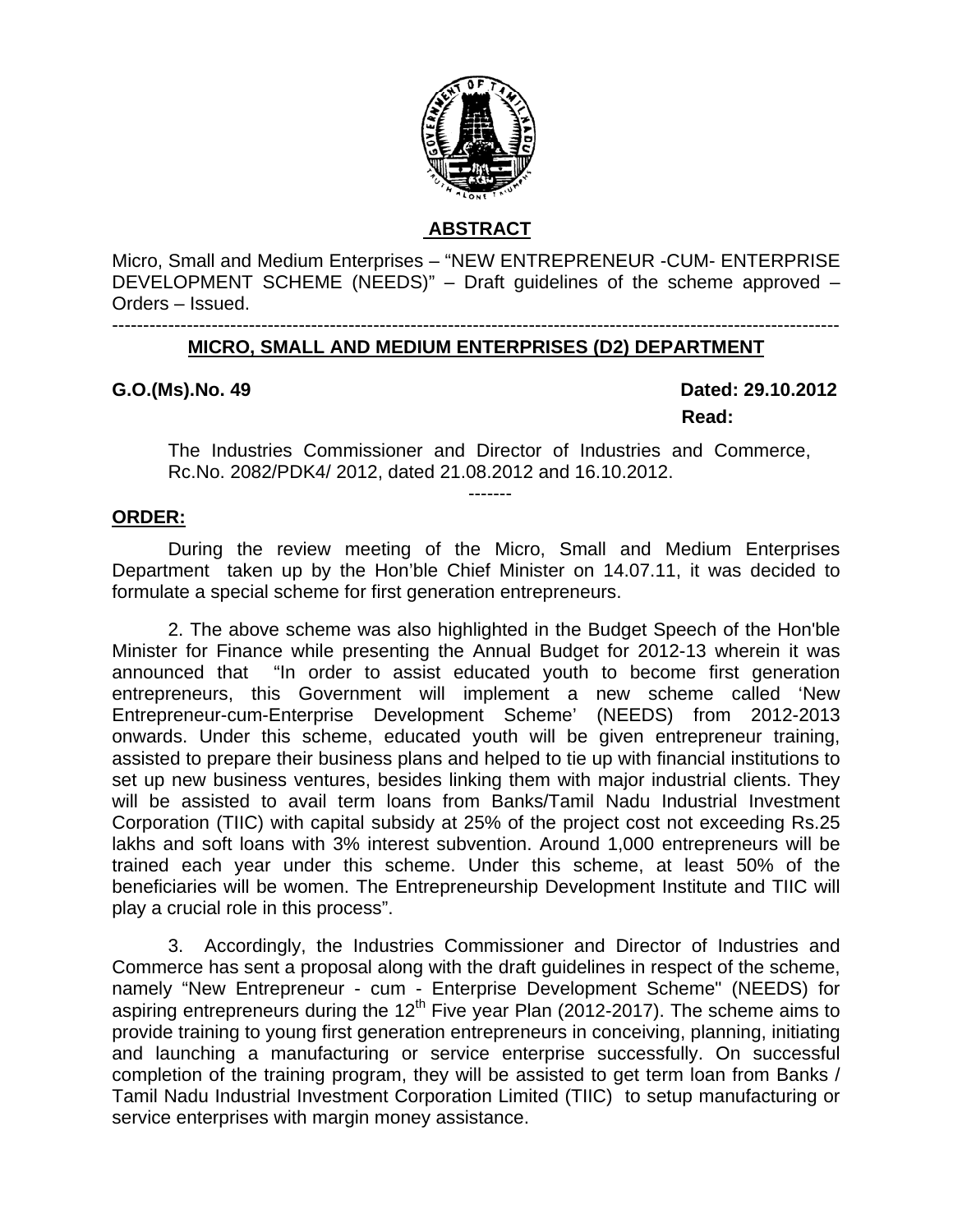4. The Government after careful consideration, approve the draft guidelines of "New Entrepreneur -cum- Enterprise Development Scheme" (NEEDS) as appended to this order for implementation. The Government also accord administrative sanction for a sum of Rs.100,00,00,000/- (Rupees one hundred crore only) towards implementation of the scheme and release a sum of Rs.51,80,00,000/- (Rupees Fifty one crores and eighty lakhs only) as first instalment for the above scheme for the year 2012-2013.

5. The amount sanctioned in para 4 above shall be debited to the following head of account:

2851-00- Village and Small Industries -

102 Small Scale Industries – Schemes in the Twelfth Five Year Plan-II State Plan – MF New Entrepreneurship – cum - Enterprise Development Scheme-11 Subsidies 01 Individual Based Subsidy

(DPC 2851-00-102 MF 1115). **– Rs.50,00,00,000/-**

Interest Subvention 09 Grants-in-aid 04 Grants for Debt Servicing (DPC 2851-00-102 MF 0947) **– Rs.18,00,000/-** 

Entrepreneurship Development Programme training

72 training (DPC 2851-00-102 MF 7208) **– Rs.1,25,00,000/-**

Publicity (Seminars) 08 Advertising and publicity 09 others (DPC 2851-00-102 MF 0894) **– Rs.37,00,000/-** 

6. Necessary additional funds of Rs.2,37,00,000/- viz., Rs.2.00 crores under subsidies and Rs.0.37 crore under 08 Advertising and publicity, 09 others will be provided in RE / FMA 2012-13. Pending provision of such funds in RE / FMA 2012-13, the Industries Commissioner and Director of Industries and Commerce is authorized to draw and disburse the amount sanctioned in para 4 above. The Industries Commissioner and Director of Industries and Commerce is requested to include the additional fund amount in the RE / FMA 2012-13 proposal without fail. He is requested to send the utilization certificate to the Government in this regard.

 7. This order issues with the concurrence of Finance department vide its U.O.No. 58899/Ind/2012, dated 29.10.2012 and Additional Sanction Ledger No. 1449 (One thousand four hundred and forty nine)

# **(BY ORDER OF THE GOVERNOR)**

# **HANS RAJ VERMA PRINCIPAL SECRETARY TO GOVERNMENT**

To

The Industries Commissioner and Director of Industries and Commerce, Chennai-28.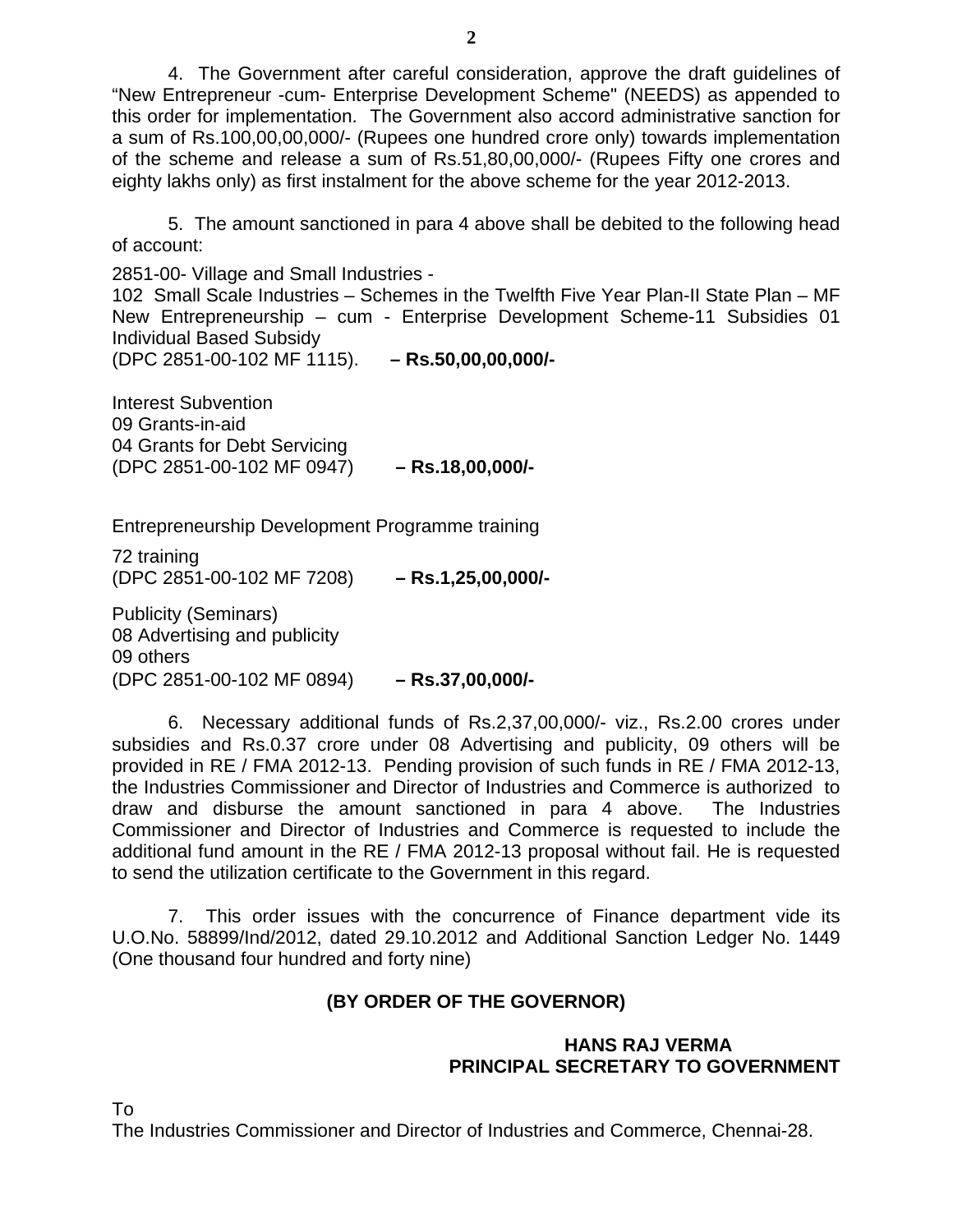The Chairman and Managing Director,

Tamil Nadu Small Industries Development Corporation Limited, Chennai-32. The Director,

Entrepreneurship Development Institute, Chennai-32.

The Chairman and Managing Director,

Tamil Nadu Industrial Investment Corporation Limited, Chennai-35.

The Accountant General, Chennai-6/18 (By Name)

All Pay and Accounts Officers / Treasury Officers.

All District Collectors.

The Convenor, State Level Bankers Committee, Chennai-6.

All sections in Micro, Small and Medium Enterprises Department, Chennai-9.

# **Copy to:-**

The Chief Minister's Office, Chennai-9.

The Special Personal Assistant to Minister (Rural Industries), Chennai-9.

The Finance (Ind./BG-II)Department, Chennai-9.

Stock file / Spare copy.

# **//FORWARDED BY ORDER//**

# **SECTION OFFICER**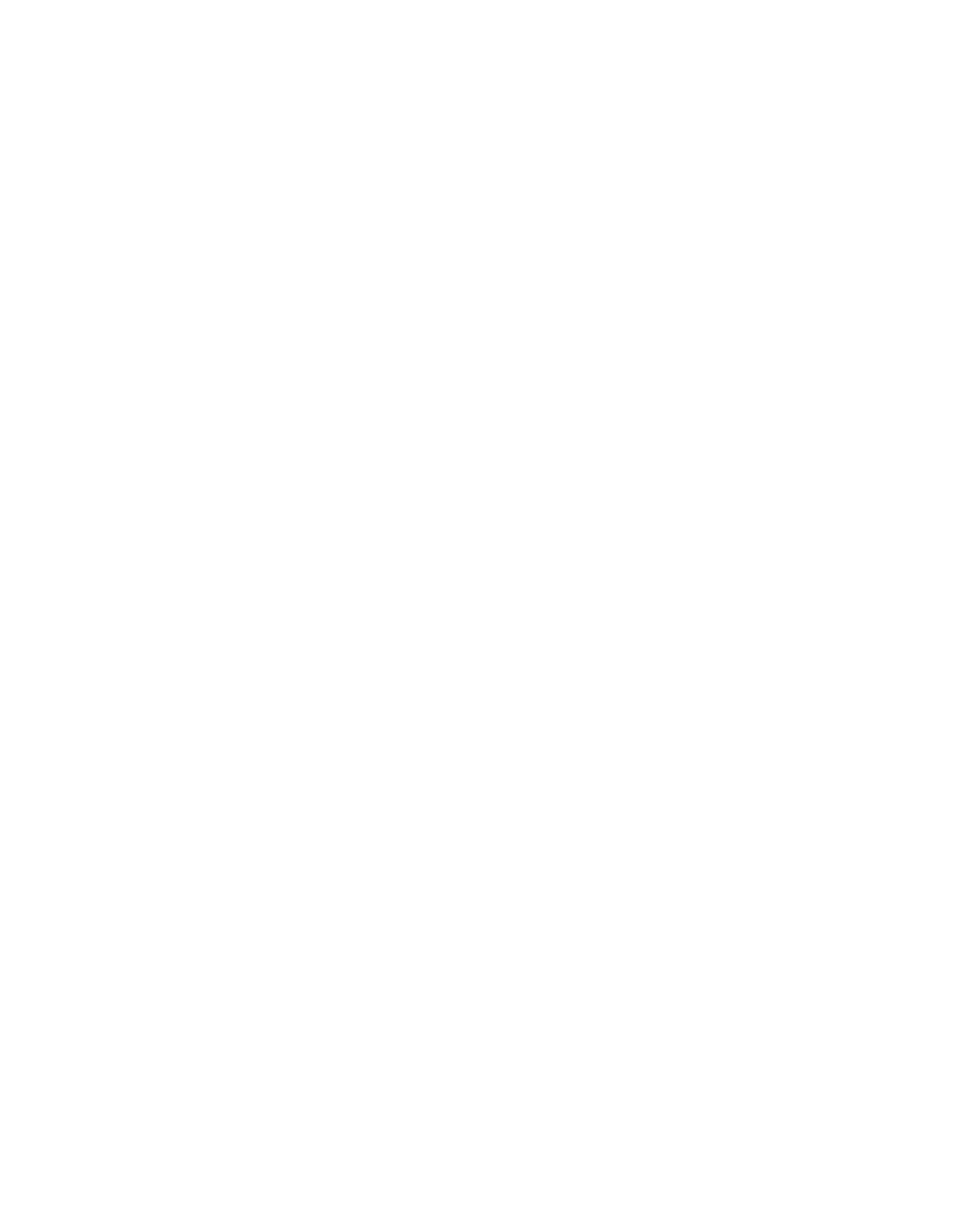# **G.O. (Ms) No. 49 Micro, Small and Medium Enterprises (D2) Department Dated 29.10.2012**

# **ANNEXURE - I**

# **Guidelines of New Entrepreneur-Cum-Enterprise Development Scheme" (NEEDS)**

# **1. Objectives**

- (i) Educated youth will be given entrepreneurship training to groom them as first generation entrepreneurs on the essentials of conceiving, planning, initiating and launching a manufacturing or service enterprise successfully.
- (ii) On completion of the training program they would be assisted to prepare their business plans and helped to tie up with financial institutions to get term loan, to set up manufacturing or service enterprises with a project cost not exceeding Rs.1.00 crore and capital subsidy of 25% of project cost not exceeding Rs.25.00 lakhs with 3% interest subvention to be provided by the State Government.
- (iii) Subject to availability, they would also be provided with reservation upto 25% for allotment of Plots / Sheds in SIDCO Industrial Estates in the State.

# **2. Target group :**

Educated youth with any Degree, Diploma, ITI / Vocational Training from recognized Institutions, aspiring to become entrepreneurs would be eligible for assistance under the scheme.

# **3. State Level Nodal / Implementing Agencies:**

The Organisations listed below will act as the Nodal / Implementing Agencies for the successful implementation of the various components of the Scheme. The Industries Commissioner and Director of Industries and Commerce would be overall in-charge of implementation of the scheme under the supervision of the Principal Secretary, Micro, Small and Medium Enterprises Department:

| <b>Component of the</b> | <b>State Level</b>  | <b>Implementing Agencies</b> |                                         |  |
|-------------------------|---------------------|------------------------------|-----------------------------------------|--|
| <b>Scheme</b>           | <b>Nodal Agency</b> | <b>State Level</b>           | <b>District Level</b>                   |  |
| οf<br>1. Selection      | Commissionerate     | Commissionerate              | <b>of</b><br>General<br><b>Managers</b> |  |
| beneficiaries           | of Industries and   | Industries and<br>οf         | <b>District Industries Centres/</b>     |  |
|                         | Commerce,           | Commerce,                    | Regional Joint Director of              |  |
|                         | Chennai             | Chennai                      | Industries and Commerce,                |  |
|                         |                     |                              | Chennai                                 |  |
| 2. Entrepreneurship     | Entrepreneurship    | Entrepreneurship             | Entrepreneurship                        |  |
| Development             | Development         | Development                  | Development<br>Institute                |  |
| Programme               | Institute<br>(EDI), | Institute<br>$(EDI)$ ,       | (EDI), Chennai.                         |  |
| Training                | Chennai.            | Chennai.                     |                                         |  |
| 3. Arranging<br>for     | Commissionerate     | Commissionerate              | οf<br>General<br><b>Managers</b>        |  |
| Term Loan from          | of Industries and   | of Industries and            | District Industries Centres/            |  |
| <b>Banks</b><br>/Tamil  | Commerce,           | Commerce,                    | Regional Joint Director of              |  |
| Industrial<br>Nadu      | Chennai.            | Chennai<br><b>Tamil</b>      | Industries and Commerce,                |  |
| Investment              |                     | Industrial<br>Nadu           | Chennai/                                |  |
| Corporation             |                     | Investment                   | Branch<br>Manager,<br>Tamil             |  |
| Limited (TIIC)          |                     | Corporation                  | Nadu Industrial Investment              |  |
|                         |                     | Limited (TIIC)               | Corporation Limited (TIIC)              |  |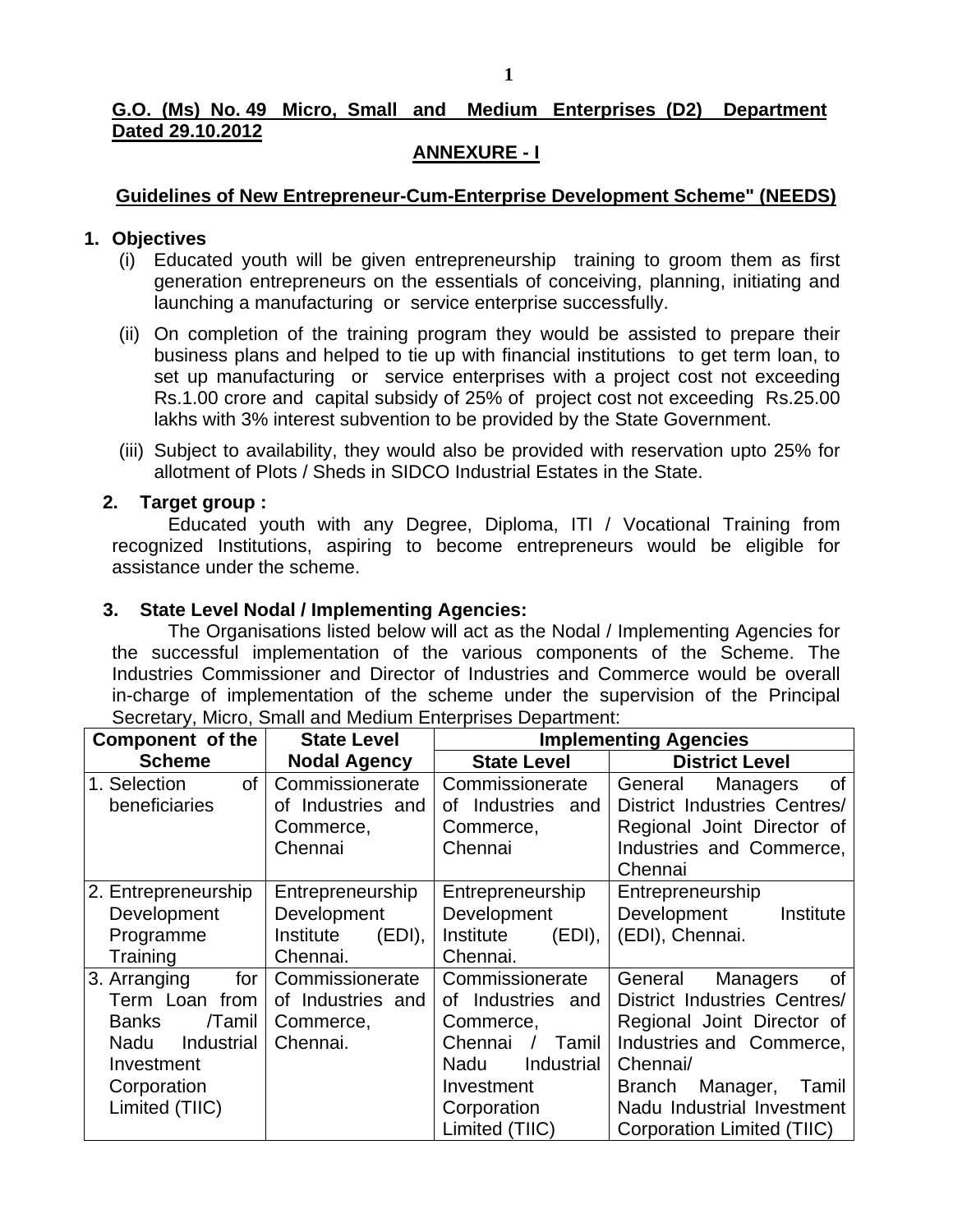| 4. Allotment                   |                 |                   | of   Tamil Nadu Small   Tamil Nadu Small   Branch Managers of Tamil |
|--------------------------------|-----------------|-------------------|---------------------------------------------------------------------|
| Plots/Sheds                    | in   Industries | <b>Industries</b> | Small<br>Industries<br>Nadu                                         |
| SIDCO Industrial   Development |                 | Development       | Development Corporation                                             |
| <b>Estates</b>                 | Corporation     | Corporation       | Limited in the Districts.                                           |
|                                | Limited,        | Limited, Chennai  |                                                                     |
|                                | Chennai         |                   |                                                                     |

# **4. Training Institute :**

 The Entrepreneurship Development Programme (EDP) Training will be imparted through Entrepreneurship Development Institute, Guindy, Chennai.

# **5. Methodology of the Training**

The trainees will be exposed to Behavioural Components, Business Opportunity Guidance and Preparing bankable Business Plan, Information on Entrepreneurship support Institutions, Business Laws and Regulations related to Micro and Small Enterprises, Management issues and Technical Training in the specific technology sector. An innovative methodology by combining Behavioural & Management Games, Lecture cum discussion supported by audio–visuals, Interaction with successful entrepreneurs, Intensive Technical Training and Exposure visits will be adopted.

# **6. Duration of the Training programme and Batch Size:**

 Duration of the EDP Training programme will be for one month which includes 2 weeks theoretical training, 1 week for market survey and 1 week for preparation of Project Report. The Training will be more interactive in nature and therefore, the batch size will be confined to 25.

 A total of 1,000 entrepreneurs are proposed to be trained per year during the next 5 years from the year 2012-13 onwards, at an average of 40 Batches comprising of 25 trainees.

# **7. Course content**

The Entrepreneurship Development Programme has the following six components:

- 1. Behavioural Components
- 2. Business Opportunity Guidance
- 3. Business Plan Preparation
- 4. Management Issues
- 5. Laws regulating the Small Business
- 6. Environment Scanning An overview of the Entrepreneurship support institutions.

# **8. Eligibility criteria:**

- **a. Age · · · · · · · · · Minimum 21 years** Maximum – 35 years for General Category Entrepreneurs Maximum – 45 years for Special Category Entrepreneurs ( Women / SC / ST / BC / MBC / Minorities / Ex-Servicemen / Transgenders / Differently abled persons)
- **b. Academic Qualification** : Degree, Diploma, ITI / Vocational Training from recognized Institutions.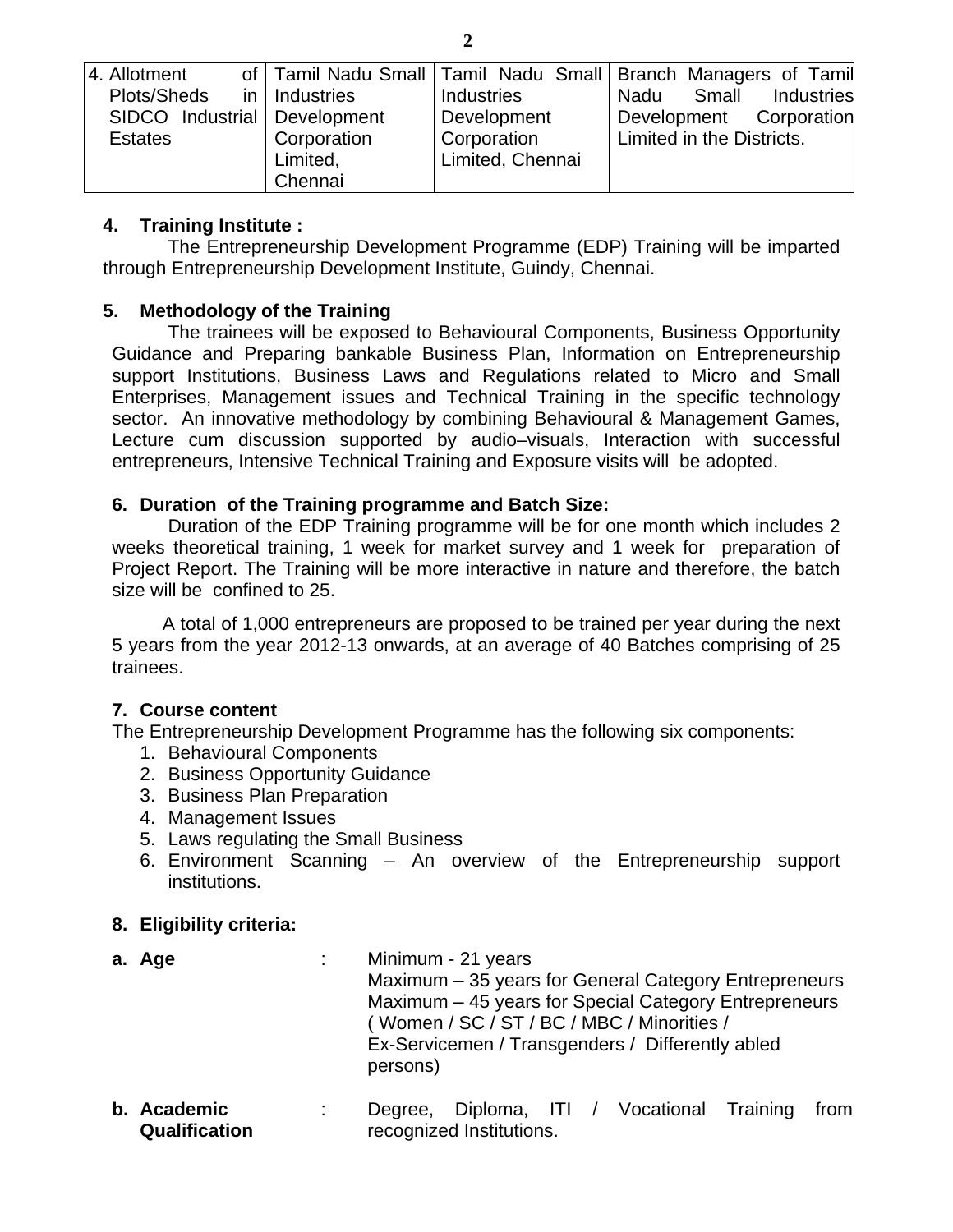- **c. Place of residence** : The applicant should be a resident of Tamil Nadu State for not less than 3 years.
- **d. Reservation** : Scheduled Caste (SC) 18% Scheduled Tribe (ST) 1% Differently abled 3%

Besides, 50% of the allocation would be earmarked for women beneficiaries under the Scheme with priority accorded to destitute women subject to the condition that they possess the required qualification.

In case the required number of candidates are not available to fill the reservation under SC/ST/ Differently abled candidates, the General Managers of District Industries Centres may consider other categories of eligible candidates.

- **e. Income ceiling** : There will be no income ceiling for assistance for setting up projects under this scheme.
- **f. Eligibility of Partnership firms**  : Subject to satisfying the eligibility criteria by all the partners, partnership concerns may be considered for assistance under the scheme. However, EDP training will be provided to only one of the partners authorized by other partners in such cases.

**g. Other conditions** : Assistance under the Scheme is available only for new projects sanctioned specifically under the NEEDS. Entrepreneurs who have already availed assistance under Prime Minister's Rozgar Yojana (PMRY), Rural Employment Generation Programme (REGP), Prime Minster's Employment Generation Programme (PMEGP), Unemployed Youth Employment Generation Programme (UYEGP), Tamil Nadu Adi Dravidar Housing and Development Corporation Limited (TAHDCO) or any other scheme of Government of India or State Government will not be eligible for assistance under the NEEDS. Any applicant/entrepreneur who has availed loan for

economic activity under Self Help Group/other group activity will also be not eligible.

The applicant should not be a defaulter to any Commercial Bank / Tamil Nadu Industrial Investment Corporation Limited (TIIC).

Entrepreneurs availing assistance under this scheme will not be eligible to avail capital subsidy under any other State Government schemes.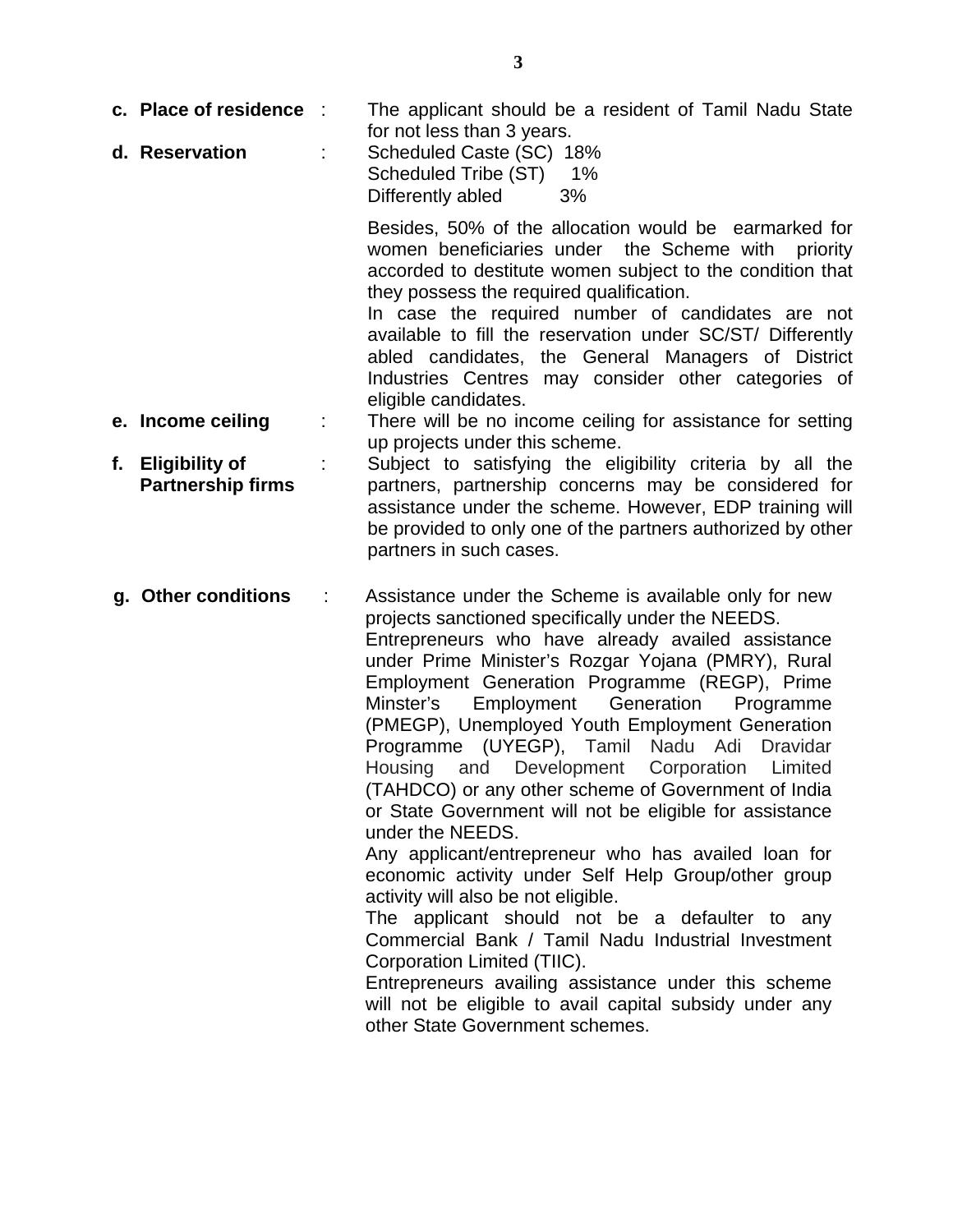### **9. Activities covered:**

All economically viable manufacturing and service activities are eligible under this scheme subject to appraisal for its viability as per the guidelines of Tamil Nadu Industrial Investment Corporation Limited (TIIC) / Bank. Priority will be given to projects which are eco-friendly, accord importance to energy conservation and are exportoriented. However, the activities listed in Annexure-II will not be eligible for assistance under this scheme.

### **10. Selection of the beneficiaries:**

Selection of beneficiaries for training will be done at the District level by a Task Force consisting of the District Collector as its Chairman, General Managers, District Industries Centres / Regional Joint Director of Industries and Commerce, Chennai as Member – Convenor, Lead Bank Manager, Branch Manager of Banks / Tamil Nadu Industrial Investment Corporation Limited (TIIC), Branch Manager, Tamil Nadu Small Industries Development Corporation Limited (TANSIDCO), District Manager, Tamil Nadu Adi Dravidar Housing and Development Corporation Limited (TAHDCO), District Employment Officer, Representatives of Entrepreneurship Development Institute (EDI), Micro, Small and Medium Enterprises – Development Institute (MSME-DI) and local Micro, Small and Medium Enterprises (MSME) Association as its members. Applicants would be screened by the District Level Task Force Committee.

### **11. Project Cost :**

- i) The minimum Project Cost will be above Rs.5.00 Lakhs and the maximum Project Cost will be Rs.1.00 Crore. For projects costing more than Rs.1.00 crore, subsidy component will be restricted to Rs.25 lakhs.
- ii) Cost of the land may be included in the Project cost at guideline value or market value, prevailing as on the date of filing of loan application, whichever is lower.
- iii) Cost of construction of buildings such as Office, Work-shed/Workshop, Laboratory etc., can be included in the project cost subject to the condition that the cost of building shall not exceed 25% of the total project cost. The valuation of the building eligible for subsidy will be assessed by General Managers, District Industries Centres / Regional Joint Director of Industries and Commerce, Chennai in respect of bank financed units and Branch Manager of TIIC in respect of TIIC financed units as per the prevailing PWD Schedule of rates as on date of commencement of construction of the building or the cost of the building actually constructed as certified by the Chartered Engineer, whichever is lower. In respect of service enterprises, investment in capital expenditure should not be less than 25% of the total project cost.
- iv) The cost of leased/ rental building shall not be included in the Project cost.
- v) In respect of plant and machinery, only new machinery will be considered eligible and indigenous / imported second-hand machinery will not be considered for assistance. However, second-hand machinery, directly imported by the entrepreneur would be considered eligible for assistance.
- vi) Project cost will include capital expenditure and margin money for working capital.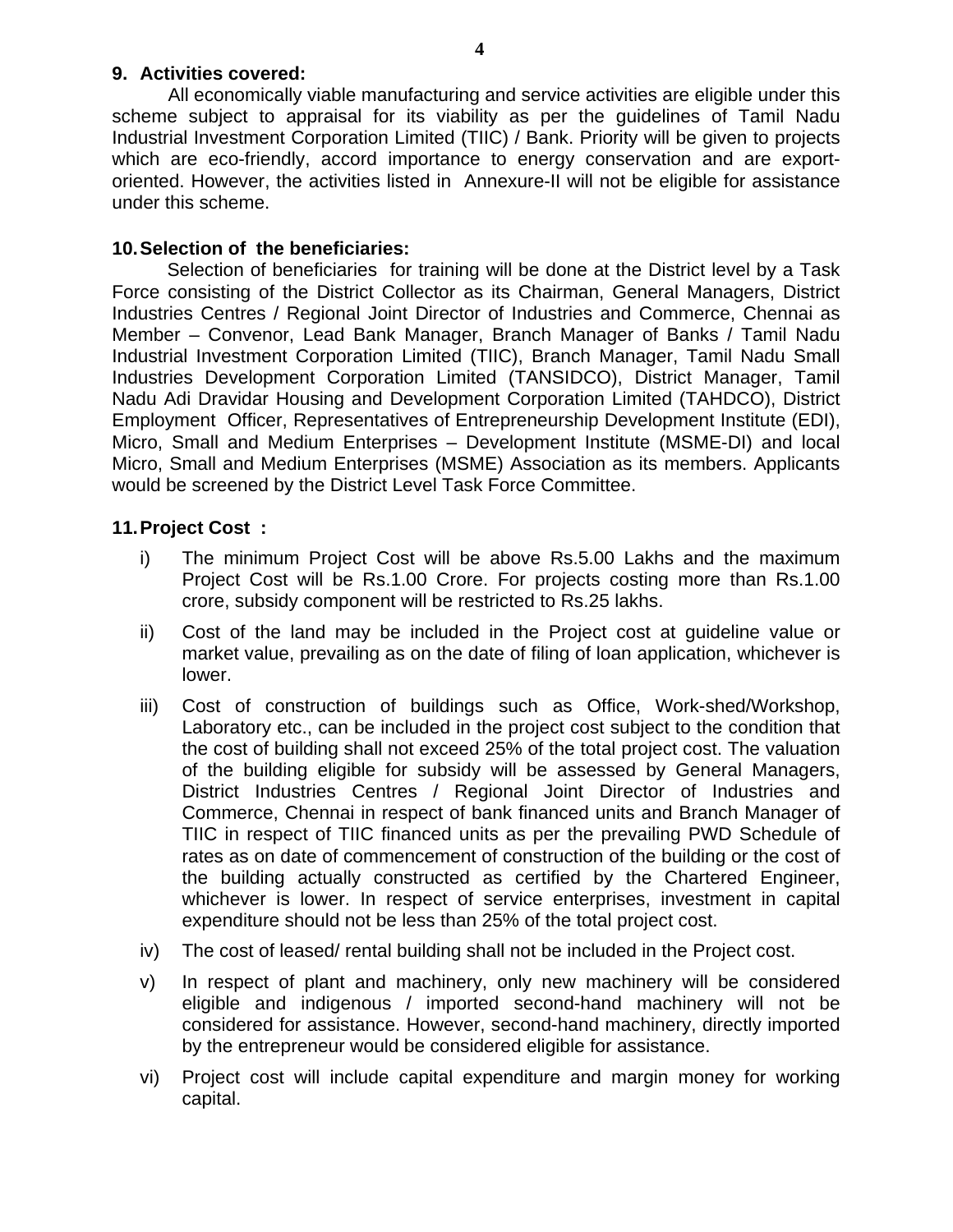- vii) Capital Expenditure will generally include investment on Land, Building and Plant & Machinery only. Hence projects without capital expenditure are not eligible for financing under the Scheme.
- viii) Self financed projects will not be eligible under this scheme.
- ix) Tamil Nadu Industrial Investment Corporation Limited (TIIC) / Banks are permitted to arrive at the components of project cost based on their appraisal guidelines.

#### **12. Promoter's Contribution:**

- a. 10% of the Project Cost for general category entrepreneurs.
- b. 5% of the Project Cost in case of special category entrepreneurs (BC / MBC / DNC / SC / ST / Women / Minorities / Ex-Servicemen / Transgenders / Differently abled Entrepreneurs)
- c. Value of the land may be considered as promoter's contribution , either in part or in full, as per guideline value or market value, prevailing as on the date of filing of loan application, whichever is lower, subject to the condition that the title of the land is in the name of the entrepreneur/enterprise proposed to be established.

#### **13. Subsidy :**

25% of the Project Cost subject to a ceiling of Rs.25.00 lakhs as subsidy from Government. However, the following expenses will not be considered for calculation of subsidy under this scheme:

- i. Cost of rented/leased building
- ii. Technical know-how
- iii. preliminary/ pre-operative expenses
- iv. working capital margin

#### **14. Financial Institutions**

- i. Tamil Nadu Industrial Investment Corporation Limited (TIIC Ltd.)
- ii. All Commercial Banks including Regional Rural Banks (RRB), Small Industries Development Bank of India (SIDBI).

# **15. Financial Target for TIIC/ District Industries Centres**

The annual subsidy target will be distributed among TIIC:DICs/SIDBI at the ratio of 33:67.

#### **16. Term Loan:**

- i) TIIC/Banks will finance Capital Expenditure in the form of Term Loan and Working Capital in the form of cash credit. Projects can also be financed by TIIC/Banks in the form of Composite Loan consisting of Capital Expenditure and Working Capital.
- ii) The amount of TIIC/Bank Credit will range between 65-70% of the total project cost after deducting 25% of subsidy and owner's contribution of 10% from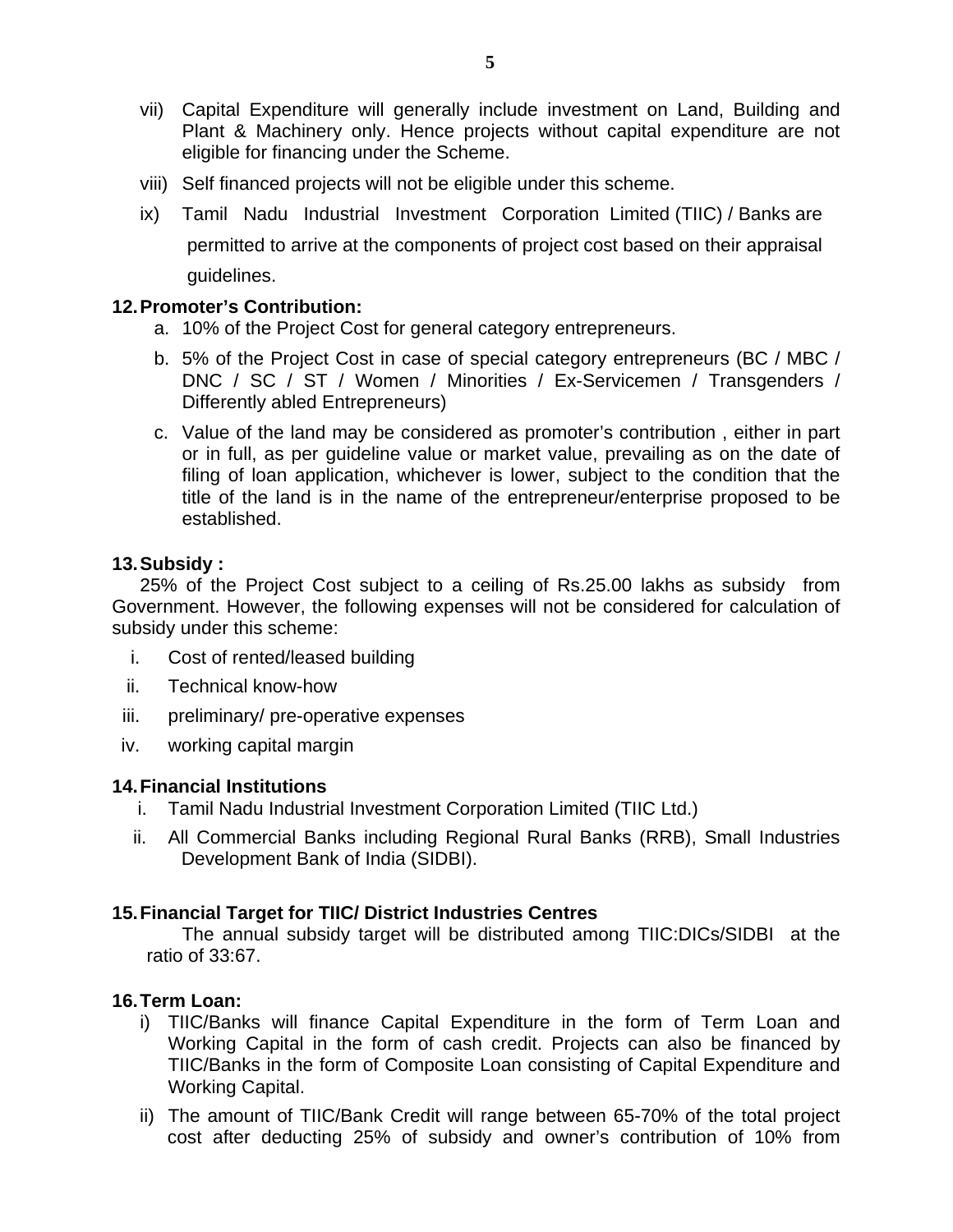beneficiaries belonging to general category and 5% from beneficiaries belonging to special categories.

### **17. Rate of interest**

Enterprises financed by TIIC/Banks will be charged at the rate of interest applicable to micro & small enterprises as per banking norms.

### **18. Interest subvention**

# **(i) Enterprises financed by TIIC**

Enterprises financed by TIIC will be extended loan with 3% interest rebate which will be reimbursed to TIIC on a quarterly basis. TIIC should send their claim to Industries Commissioner and Director of Industries and Commerce on completion of every quarter.

### **(ii) Enterprises financed by Banks**

A back-ended interest subsidy at the rate of 3% will be provided to enterprises financed by Banks on a quarterly basis during the entire repayment period. The Banks / Financial Institutions should send their claim to the concerned General Managers, District Industries Centres / Regional Joint Director of Industries and Commerce, Chennai on completion of every quarter.

### **(iii) Eligibility for availing interest subvention**

- a) The entrepreneur should be prompt in repayment of loan and interest.
- b) If there is any default in repayment of loan and interest as per schedule of repayment fixed by Bank, interest subvention will not be paid during the period of default. However, if the entrepreneur subsequently pays the instalment, interest subvention alone shall be paid. Penal interest or charges for belated payment, if any, shall not be paid by the Government.
- c) The Enterprise should be in operation during the period for which interest subvention is claimed.
- d) If the loan account is classified as Non Performing Assets (NPA), interest subsidy will be withdrawn.

# **(iv) Provision of Funds for Interest Subvention**

Funds will be released in advance to Commissionerate of Industries and Commerce on quarterly basis to meet the interest subsidy claims of units assisted by Tamil Nadu Industrial Investment Corporation Limited (TIIC) / Banks based on their annual projections. On submission of utilisation certificate for 90% of the funds from Tamil Nadu Industrial Investment Corporation Limited (TIIC) / Banks, additional funds will be provided to Tamil Nadu Industrial Investment Corporation Limited (TIIC) / District Industries Centres to meet further claims.

#### **19. Collateral Security:**

Collateral security will be decided as per Bank / Tamil Nadu Industrial Investment Corporation Limited (TIIC) guidelines. Subject to applicability, loans may also be covered under Credit Guarantee Fund Trust Scheme for Micro and Small Enterprises (CGT-MSE) of Government of India.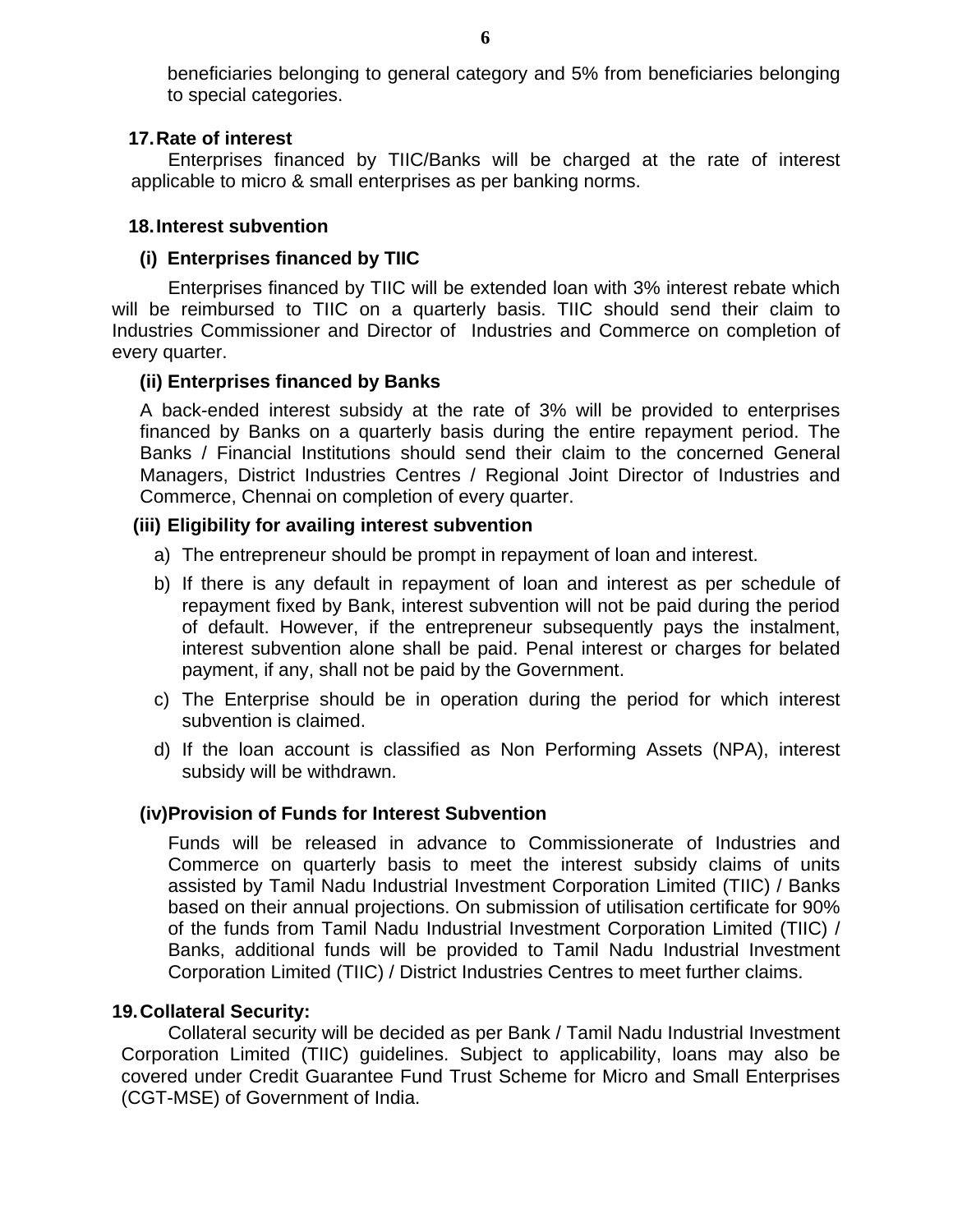# **20. Operation of the Scheme**

- i) Project proposals in the prescribed application format with relevant details will be invited at the district level by the General Managers of District Industries Centres and the Regional Joint Director of Industries and Commerce, Chennai in respect of Chennai District.
- ii) The applications received by District Industries Centres will be scrutinized and shall be placed before the Task Force Committee.
- iii) The Selection will be based on qualification, skill, aptitude, viability of the proposed project, marketability, interview / screening of the applicant, etc.
- iv) The selected applications will be sent to the bank / Tamil Nadu Industrial Investment Corporation Limited (TIIC) branches by the General Managers, District Industries Centres in proportion to the target fixed by the Industries Commissioner and Director of Industries and Commerce.
- v) The bank / Tamil Nadu Industrial Investment Corporation Limited (TIIC) branches shall assess the potentiality and will issue provisional sanction to eligible beneficiaries. The provisional sanctions shall be intimated to the concerned District Industries Centres.
- vi) The District Industries Centres shall arrange for compulsory Entrepreneurship Development Programme training by the Entrepreneurship Development Institute. On completion of training Entrepreneurship Development Institute will issue training certificates.
- vii) After successful completion of Entrepreneurship Development Programme training (EDP), those beneficiaries whoever applies, shall be allotted Developed Plot / Work Sheds at Small Industries Development Corporation Limited (SIDCO) managed Industrial Estates, at the cost fixed by Small Industries Development Corporation Limited (SIDCO), subject to the availability of the same on priority basis by Small Industries Development Corporation Limited (SIDCO).
- viii) Subsequently, the beneficiary will deposit the Promoter's Contribution with the bank / Tamil Nadu Industrial Investment Corporation Limited (TIIC)
- ix) Thereafter, the bank / Tamil Nadu Industrial Investment Corporation Limited (TIIC) will disburse the 1<sup>st</sup> installment of the bank finance to the beneficiary.
- x) The respective disbursement advices will be forwarded to General Managers, District Industries Centres / Regional Joint Director of Industries and Commerce, Chennai along with the subsidy claims.
- xi) The subsidy amount will be drawn by the Industries Commissioner and Director of Industries and Commerce and disbursed to all the General Manager, District Industries Centre / Regional Joint Director of Industries and Commerce, Chennai / Tamil Nadu Industrial Investrment Coporation Limited (TIIC) in proportion to their targets and it will be deposited in a separate PD account by the General Managers, District Industries Centres / Regional Joint Director of Industries and Commerce , Chennai / Tamil Nadu Industrial Investment Corporation Limited (TIIC).
- xii) On receipt of subsidy claim raised by the Bank / Tamil Nadu Industrial Investment Corporation Limited (TIIC) branch, General Managers, District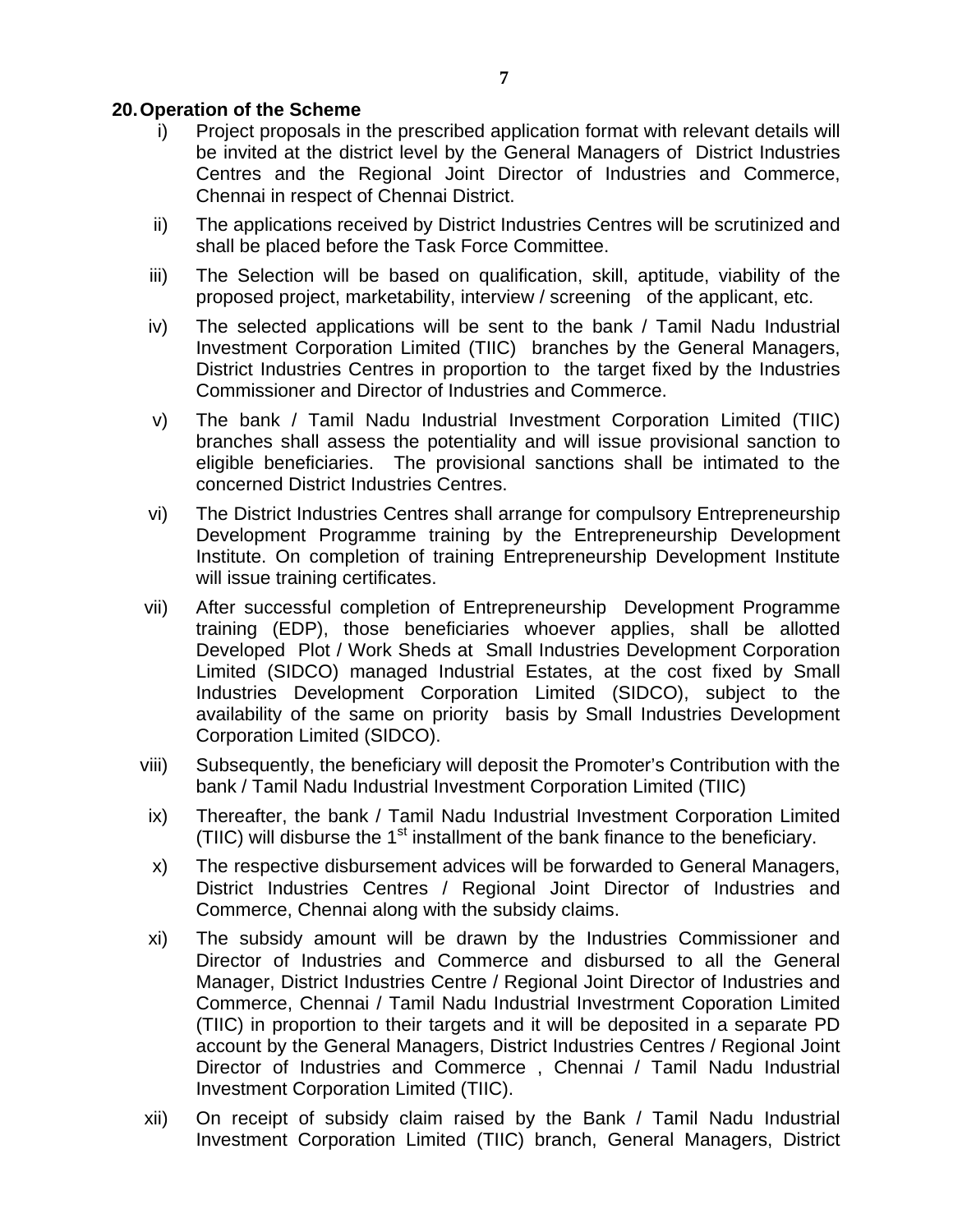Industries Centres / Regional Joint Director of Industries and Commerce, Chennai / Chairman and Managing Director, Tamil Nadu Industrial Investment Corporation Limited (TIIC) will release the subsidy to Bank / Tamil Nadu Industrial Investment Corporation Limited (TIIC) branch in instalments depending on the project size as indicated below:

The subsidy amount will be credited in beneficiary's term loan account.

- a. For project costs upto Rs.50 lakhs, subsidy will be released in 2 instalments, i.e. 50 % on sanction of loan and 50% later, after verifying the capital expenditure actually incurred by the beneficiary.
- b. For the project cost exceeding Rs.50 lakhs, subsidy will be released in 3 instalments i.e. 50% on sanction of loan and the remaining amount in two instalments of 25% each, after verifying the capital expenditure actually incurred by the beneficiary.
- c. The Bankers will release subsidy after conducting joint inspection with District Industries Centre representatives, in such a way to ensure that beneficiary is not constrained in any case by paucity of funds.
- xiii) The Banks / Tamil Nadu Industrial Investment Corporation Limited (TIIC) should submit an utilisation certificate for the actual amount of subsidy utilised in respect of each beneficiary enterprise then and there.
- xiv) Any unspent funds allotted for a particular Financial Year shall be carried over to next Financial Year to meet the training/ subsidy/interest subvention/ contingency components after obtaining concurrence from Government.
- xv) The entrepreneur has to execute a Tripartite Agreement before the release of subsidy to be signed by the Beneficiary, General Manager, District Industries Centre and the Branch Manager of Bank / Tamil Nadu Industrial Investment Corporation Limited (TIIC).

# **21. How to apply:**

 The scheme will be advertised in leading newspapers by the Commissionerate of Industries and Commerce, Chennai. The applicants aspiring to apply shall submit the application along with a brief project profile at the respective District Industries Centres / Regional Joint Director of Industries and Commerce, Chennai with copies of relevant certificates such as proof of age, educational qualification and community.

# **22. Review & Monitoring:**

 The progress of the scheme will be reviewed by the District Collector at the District Level Bankers' meetings conducted periodically with the bankers. At the State level, the progress of the scheme will be monitored by the State Level Bankers Committee (SLBC). The Industries Commissioner & Director of Industries & Commerce will periodically review the progress of the scheme at the State Level.

### **HANS RAJ VERMA PRINCIPAL SECRETARY TO GOVERNMENT**

# **//TRUE COPY//**

**SECTION OFFICER**